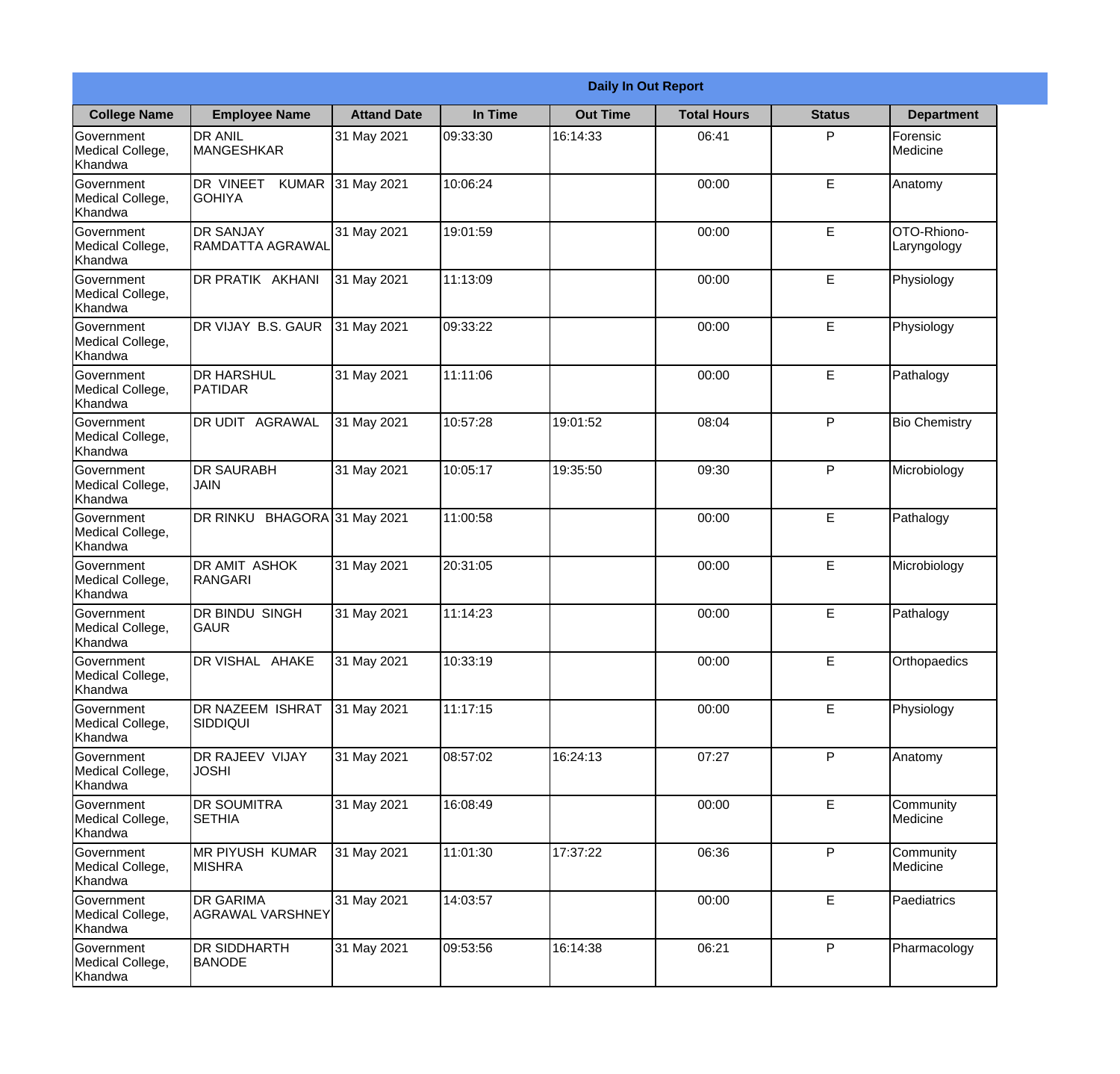| <b>Designation</b>                  | <b>Category</b>     |
|-------------------------------------|---------------------|
| <b>Assistant Professor</b>          | Para Clinical       |
| Professor                           | <b>Non Clinical</b> |
| Professor                           | Clinical            |
| Assistant Professor   Non Clinical  |                     |
| Associate Professor Non Clinical    |                     |
| Assistant Professor   Para Clinical |                     |
| Associate Professor Non Clinical    |                     |
| Associate Professor Para Clinical   |                     |
| Assistant Professor   Para Clinical |                     |
| Professor                           | Para Clinical       |
| Associate Professor   Para Clinical |                     |
| <b>Assistant Professor Clinical</b> |                     |
| Professor                           | <b>Non Clinical</b> |
| <b>Assistant Professor</b>          | Non Clinical        |
| <b>Assistant Professor</b>          | Para Clinical       |
| Statistician                        | Para Clinical       |
| Associate Professor Clinical        |                     |
| Associate Professor   Para Clinical |                     |

## **Daily In Out Report**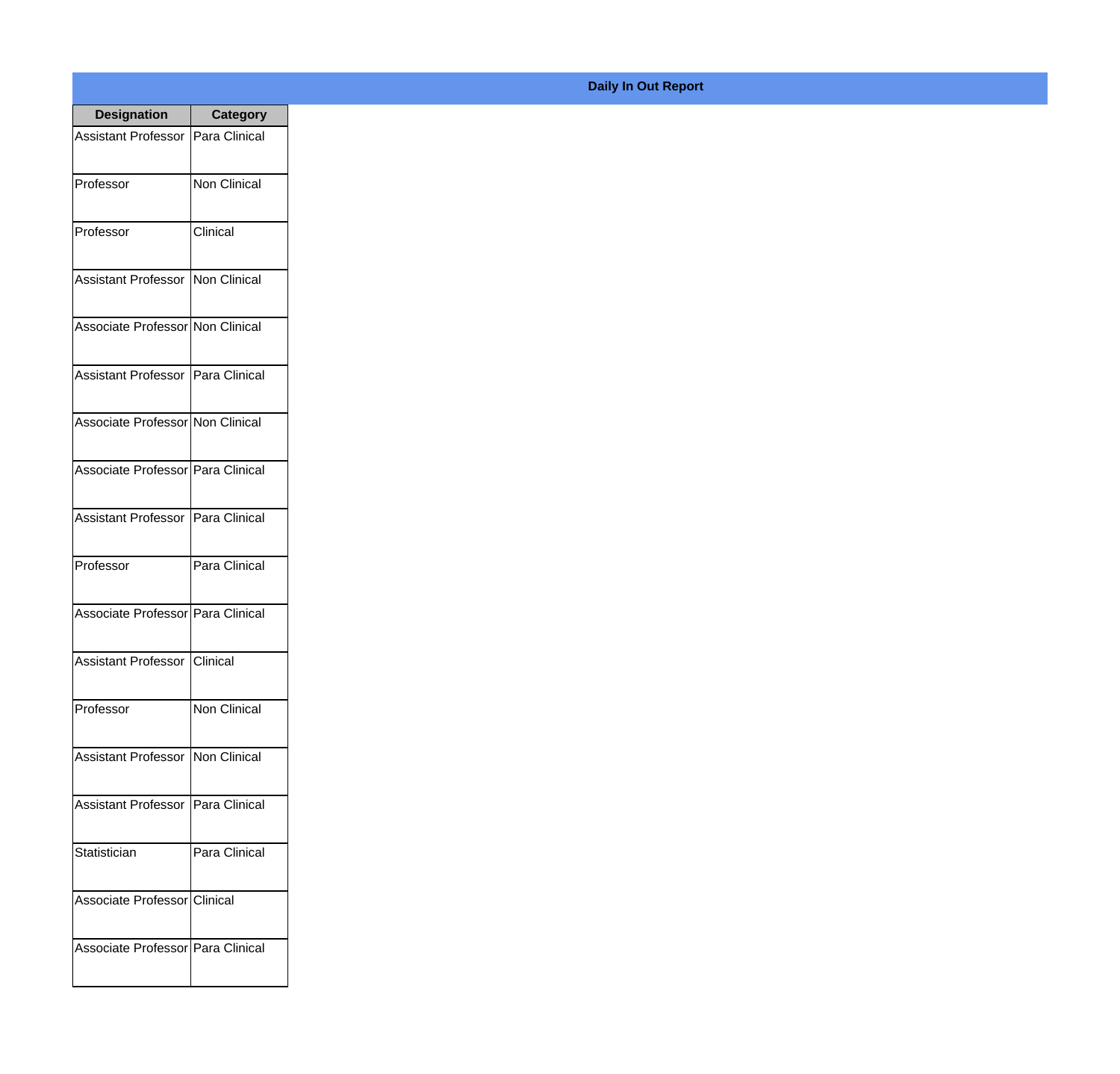| <b>Daily In Out Report</b>                       |                                                |             |          |          |       |              |                             |
|--------------------------------------------------|------------------------------------------------|-------------|----------|----------|-------|--------------|-----------------------------|
| Government<br>Medical College,<br>Khandwa        | <b>DR PRIYA KAPOOR</b><br><b>KAPOOR</b>        | 31 May 2021 | 10:10:13 |          | 00:00 | E            | Pathalogy                   |
| Government<br>Medical College,<br>Khandwa        | <b>DR SAPNA</b><br><b>MAHESHRAM</b>            | 31 May 2021 | 11:24:58 |          | 00:00 | E            | Community<br>Medicine       |
| Government<br>Medical College,<br>Khandwa        | <b>DR RAKESH SINGH</b><br><b>HAZARI</b>        | 31 May 2021 | 17:04:33 |          | 00:00 | E            | Pathalogy                   |
| Government<br>Medical College,<br>Khandwa        | <b>DR NISHA</b><br><b>KAITHWAS</b>             | 31 May 2021 | 10:36:40 | 13:39:33 | 03:03 | $\mathsf{P}$ | Psychiatry                  |
| Government<br>Medical College,<br>Khandwa        | <b>DR ASHOK</b><br><b>BHAUSAHEB NAJAN</b>      | 31 May 2021 | 10:33:48 |          | 00:00 | E            | Forensic<br>Medicine        |
| Government<br>Medical College,<br>Khandwa        | <b>DR NITESHKUMAR</b><br>KISHORILAL<br>RATHORE | 31 May 2021 | 11:25:41 |          | 00:00 | E            | Pharmacology                |
| Government<br>Medical College,<br>Khandwa        | <b>DR PRIYESH</b><br><b>MARSKOLE</b>           | 31 May 2021 | 14:21:38 | 17:24:53 | 03:03 | P            | Community<br>Medicine       |
| Government<br>Medical College,<br>Khandwa        | <b>DR SANGEETA</b><br><b>CHINCHOLE</b>         | 31 May 2021 | 11:00:47 |          | 00:00 | E            | Physiology                  |
| Government<br>Medical College,<br>Khandwa        | <b>DR NISHA MANDLOI</b><br>PANWAR              | 31 May 2021 | 09:56:20 | 16:54:49 | 06:58 | P            | Obstetrics &<br>Gynaecology |
| Government<br>Medical College,<br>Khandwa        | <b>DR SATISH</b><br><b>CHANDEL</b>             | 31 May 2021 | 11:25:33 |          | 00:00 | E            | Pharmacology                |
| <b>Government</b><br>Medical College,<br>Khandwa | <b>DR JITENDRA</b><br><b>AHIRWAR</b>           | 31 May 2021 | 10:56:55 | 18:50:38 | 07:54 | P            | Pathalogy                   |
| Government<br>Medical College,<br>Khandwa        | <b>DR MUKTESHWARI</b><br><b>GUPTA</b>          | 31 May 2021 | 12:00:52 | 17:54:48 | 05:54 | P            | Pharmacology                |
| Government<br>Medical College,<br>Khandwa        | RENU<br><b>WAGHMARE</b>                        | 31 May 2021 | 11:51:52 |          | 00:00 | E            | Community<br>Medicine       |